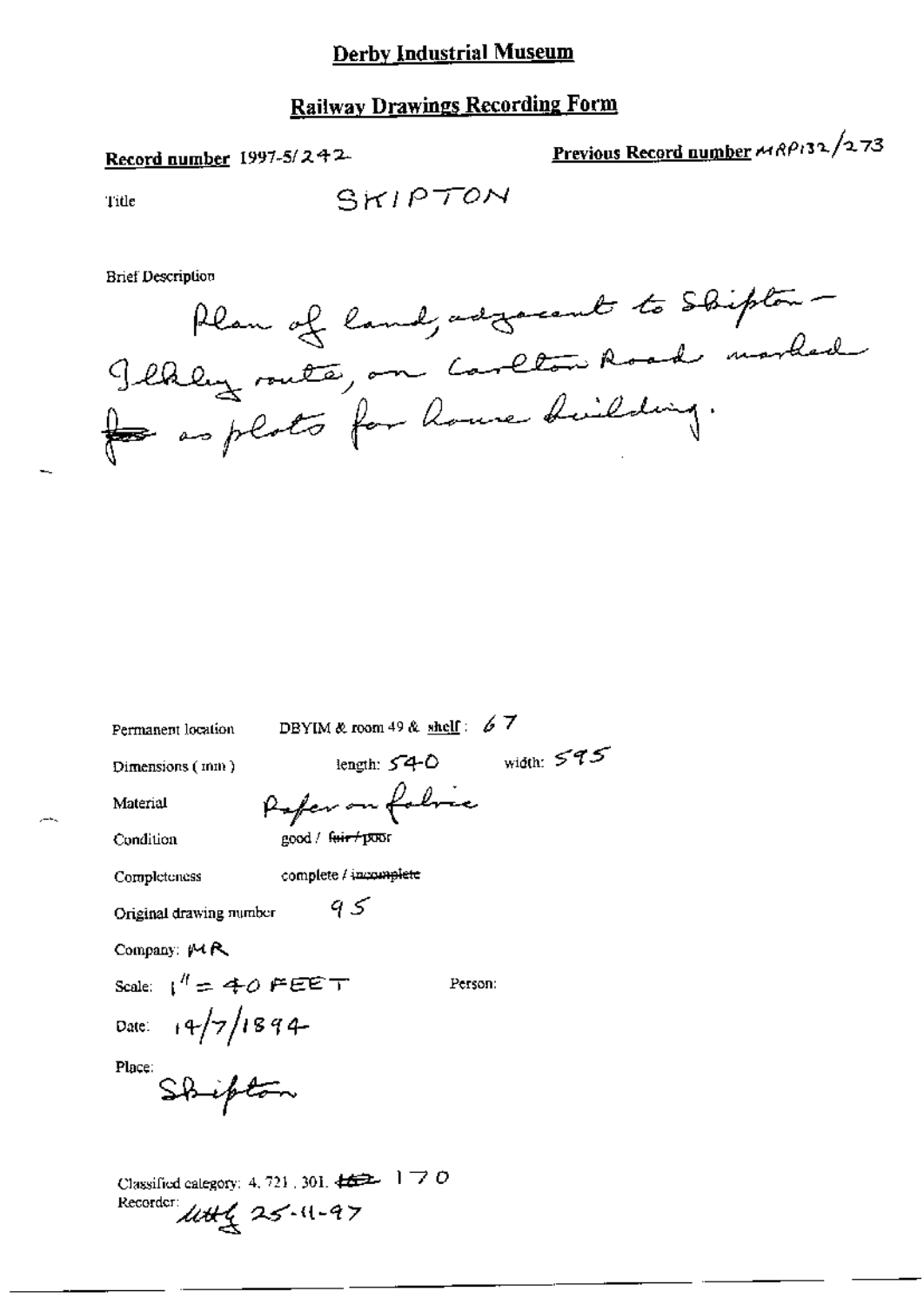# **Railway Drawings Recording Form**

Record number 1997-5/1032.

Title

$$
1410KAND
$$
 Previous Record number  $MRP132/1161$   
\n
$$
M10KAND
$$
  $RA1LWAY$   
\n
$$
SKHPTON
$$

**Brief Description** 

Permanent location

DBYIM & room 49 & shelf: 136

Dimensions (mm)

length:  $600$  width:  $450$ 

Material

Perferantobric

Condition

good / fuir-'TXKII

complete / incomplete

Completeness

Original drawing number

Company:  $M \bigwedge$ 

Scale:  $1^k = 40$  FEET Date:  $1$  Apr 1890

Person:  $\overline{J}$  H W

 $1461$ 

Place:

Shipton

Classified category: 4, 721, 301, 17 0 Recorder:

 $|11|$   $7/12000$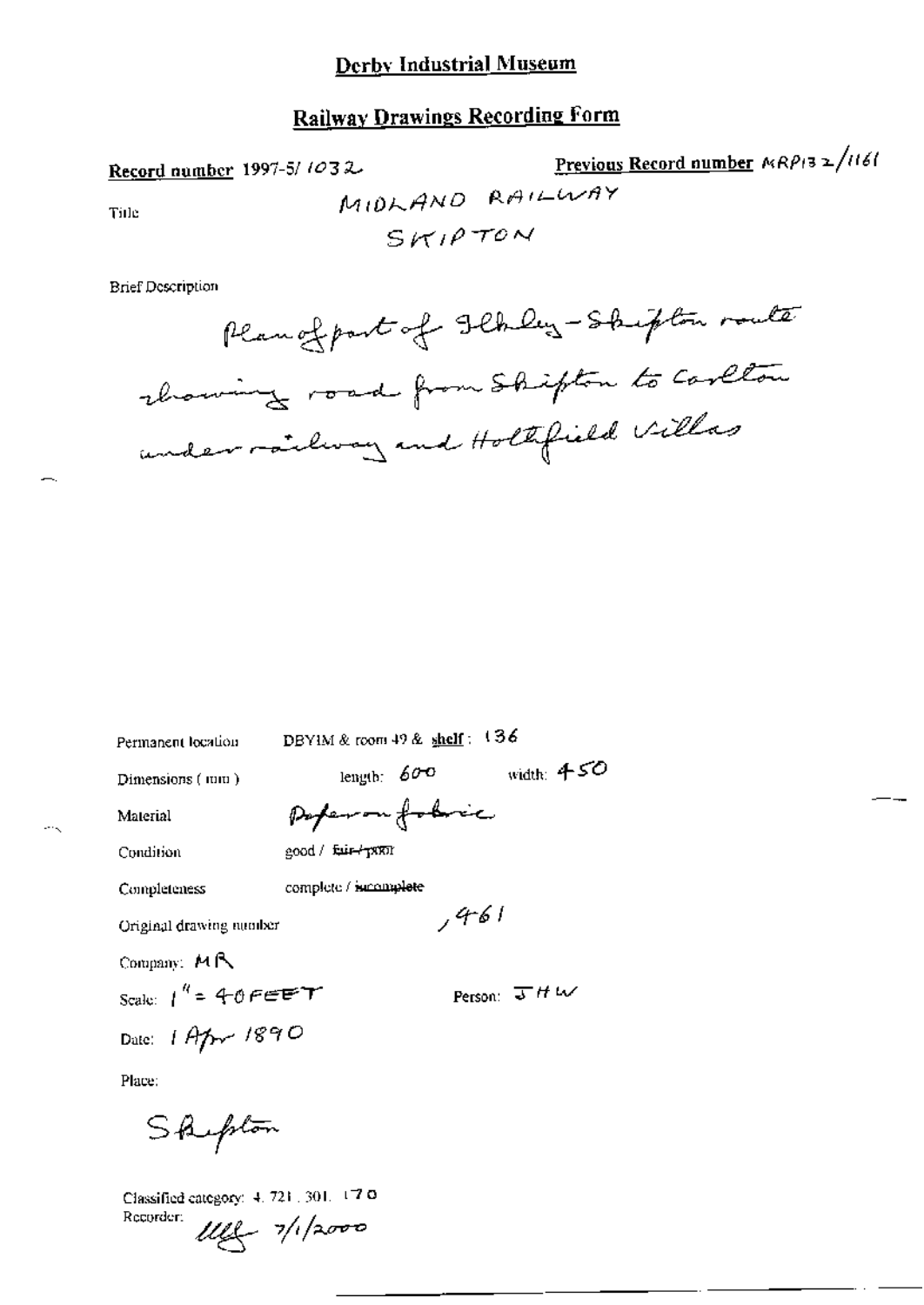# **Railway Drawings Recording Form**

# Record number 1997-5/671

Previous Record number MRP132/752

Title

 $\rightarrow$ 

**Brief Description** 

Longitudied section showing exciting land profile, with fatures of roads etc, I proposed ever to profile from shipton (OM) ~ to 6 MP (Bolton Albert Station rite) Details of cutofill required shown.

| Permanent location                                                                | DBYIM & room $49$ & shelf: $9$                 |  |
|-----------------------------------------------------------------------------------|------------------------------------------------|--|
| Dimensions (mm)                                                                   | width: $660$<br>$_{\rm length:}$ $\leq$ 2 $10$ |  |
| Material                                                                          | Paperon falmic                                 |  |
| Condition                                                                         | good / fair / poor                             |  |
| Completeness                                                                      | complete / incomplete ~                        |  |
| Original drawing number                                                           | 7323                                           |  |
| Company: 14P                                                                      |                                                |  |
| Scale: $I^H = 2\frac{1}{2}$ cHAINS (Longitude 2)<br>= 25 FEET (Verleiche) Person: |                                                |  |
| Date:                                                                             |                                                |  |
| Place:                                                                            |                                                |  |

Staipton-Bolton Abbay

Classified category. 4, 721, 301, 170 Recorder:  $104.111999$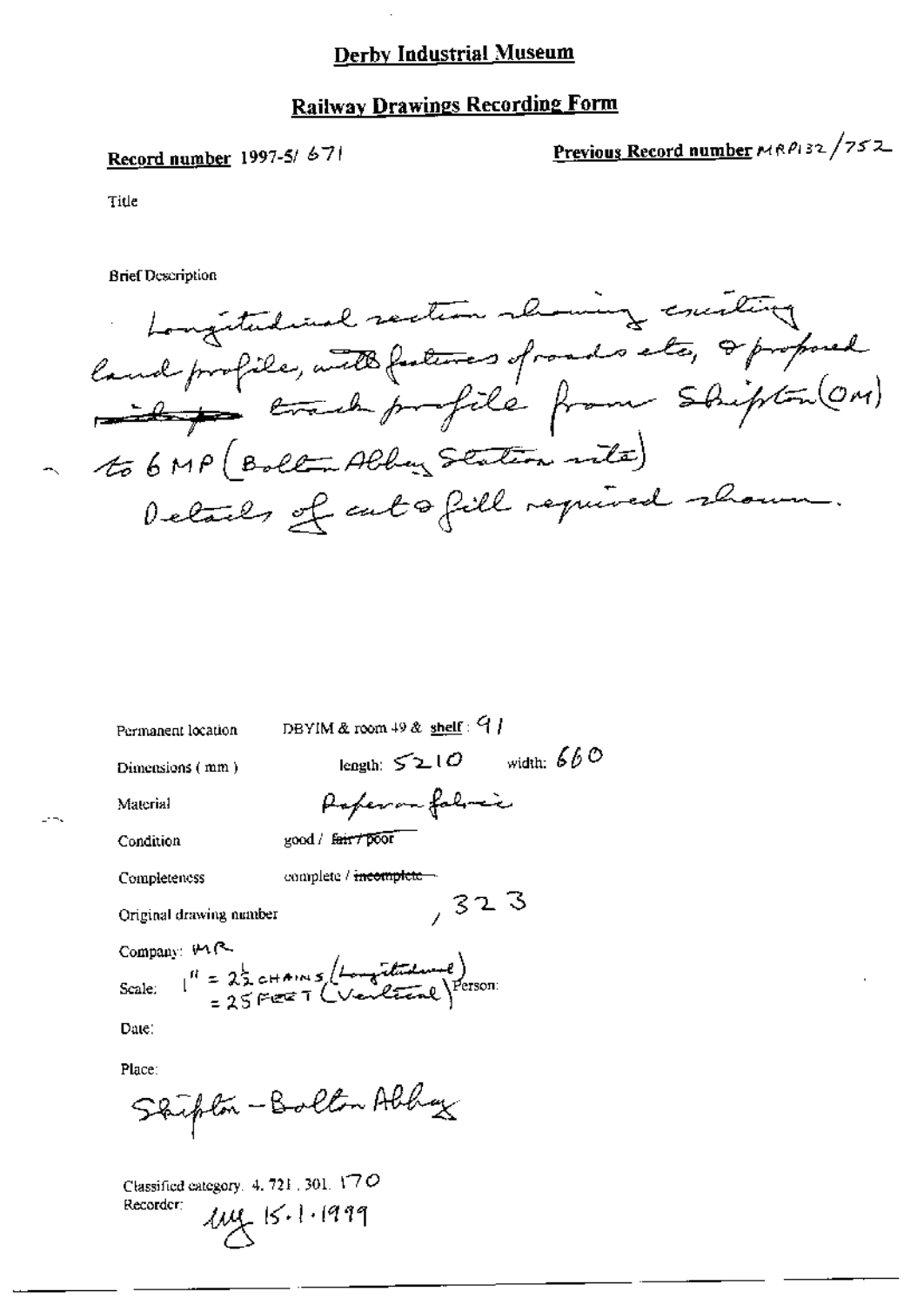# **Railway Drawings Recording Form**

Record number 1997-5/990.

Previous Record number  $MRP$ 132/1102

Title

 $\mathbb{R}^2 \rightarrow \mathbb{R}^2$ 

 $EMBSAY$ 

**Brief Description** 



Permanent location

DBYIM & room 49 & shelf: 133

Dimensions (unn)

length:  $\uparrow \qquad \qquad \text{width: } 4 - 6$ 

Person:

Material

Trace professor poperor follow

complete / incomplete

Condition

pool/ tair/peor

Completeness

Original drawing number

Company: MAR

Scale:  $1'' = 40$  FEET

Date:

Place:

Embsay

Classified category: 4, 721, 301, 170 Recorder:  $\mu$ 149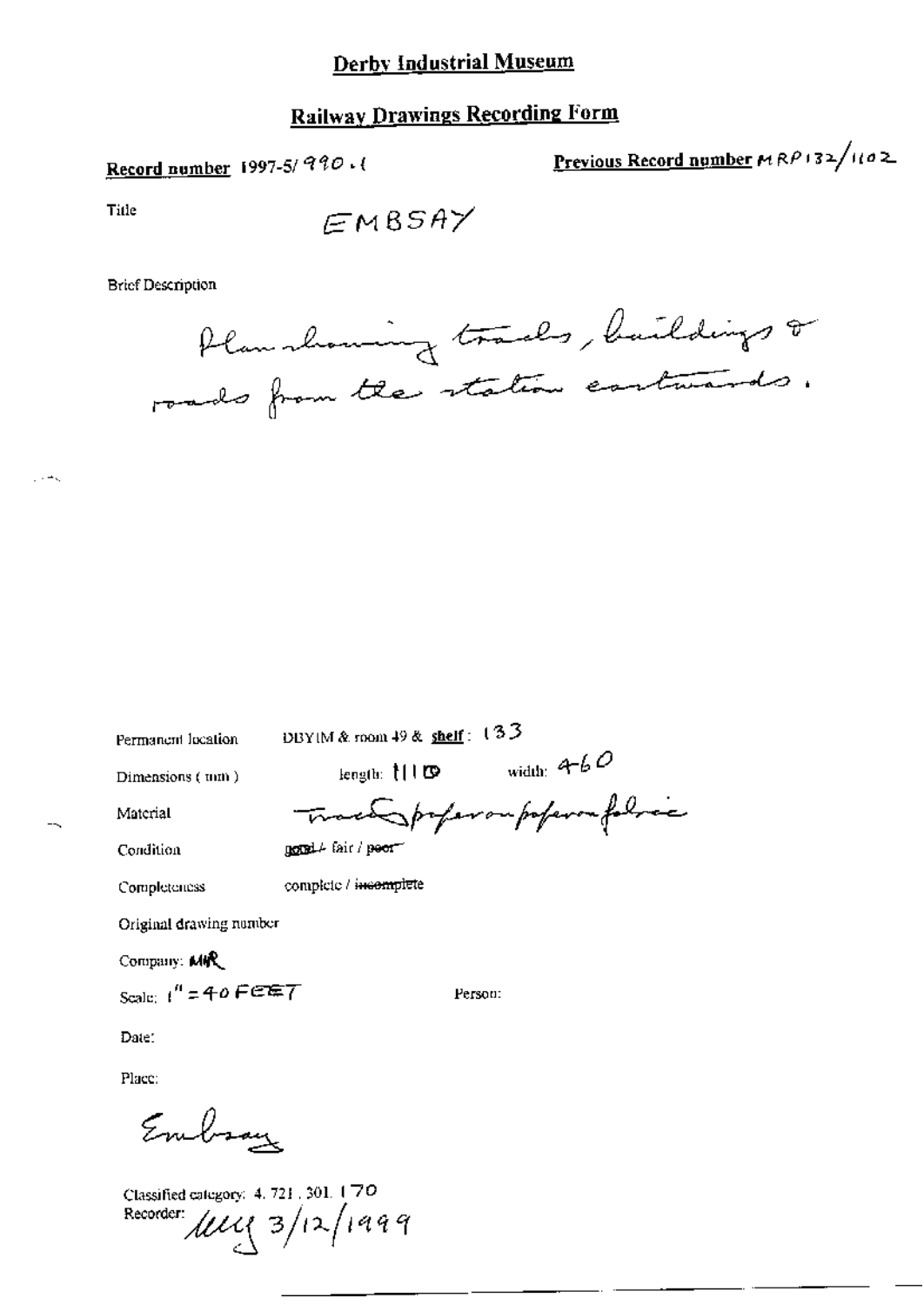# **Railway Drawings Recording Form**

Record number 1997-5/ 990.2

Previous Record number  $mRP/3$  2/1102

Title

#### **Brief Description**



Permanent location

DBYIM & room 49 & shelf:  $133$ 

Paper an folial

length:  $990$  width:  $495$ 

 $104 -$ 

Person:  $C$  JD

Dimensions (mm)

Material

Condition

Completeness

good / Cair / poor complete / incomplete

Original drawing number

Company:  $M$   $R$ <sub>-</sub>

Scale:  $1^h = 40$  FEET

Date:  $T_{\text{max}}$ 1891

Place:

Embray

Classified category: 4, 721, 301,  $\frac{17}{7}$ O Recorder:  $\mu$  $\mu$   $\approx$  12/1299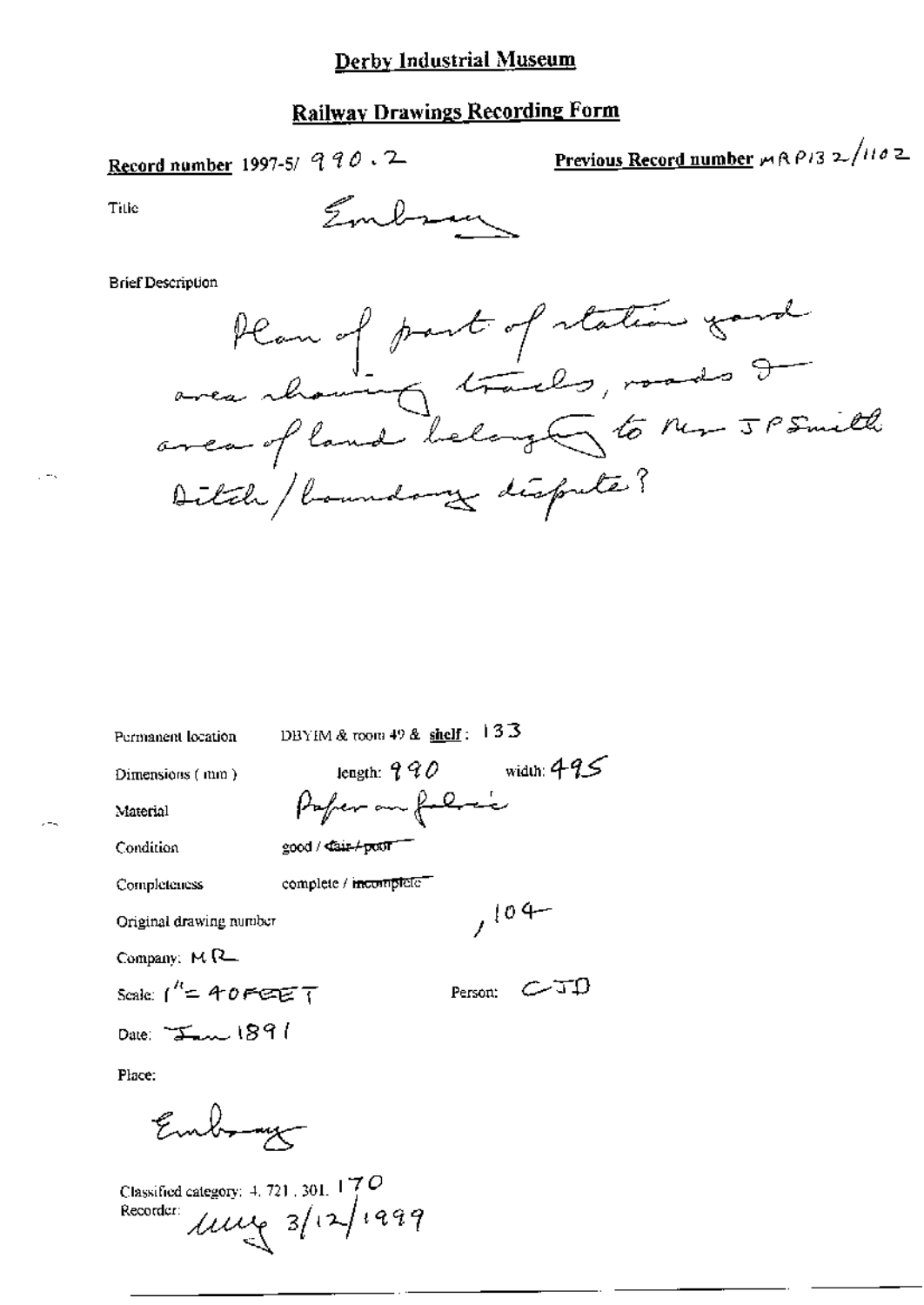# **Railway Drawings Recording Form**

Previous Record number  $MAP(32/105)$ Record number 1997-5/ 103 MIOLAND RAILWAY Title SKIPTON & ILITLEY RAILWAY **Brief Description** Plan showing proposed router of part of Skipton / flhly meete celler ride of Bolton Albery station rite. Fournalite of Hallow East, Balton Abby, Draughton Thomas Simpson, George Lana Force, Aster Grimalaw Frusteis, Henry Petyt, Thomas Delves, Churchwarding & Que of Poor for Friendshop of Silvadan etc, John Canliffe Kay Pickersoill Curliffe length:  $3760$  width:  $990$ Dimensions  $(mn)$ Paper on folioe Material  $\text{good}$  /  $\text{far}$   $\text{pO}$ Condition complete / incomplete Completeness Original drawing number Company: MA Person: Henry Roper Scale:  $1^{n} = 2\frac{1}{2}$ ctains Dadley Date: [ 1000] May 1884 Place: Bellon Allen.  $4m40c# - 8m$  (From Shipton)

Classified category:  $4.721.301.17$ , O Recorder:  $\mu$ tta 25/6/97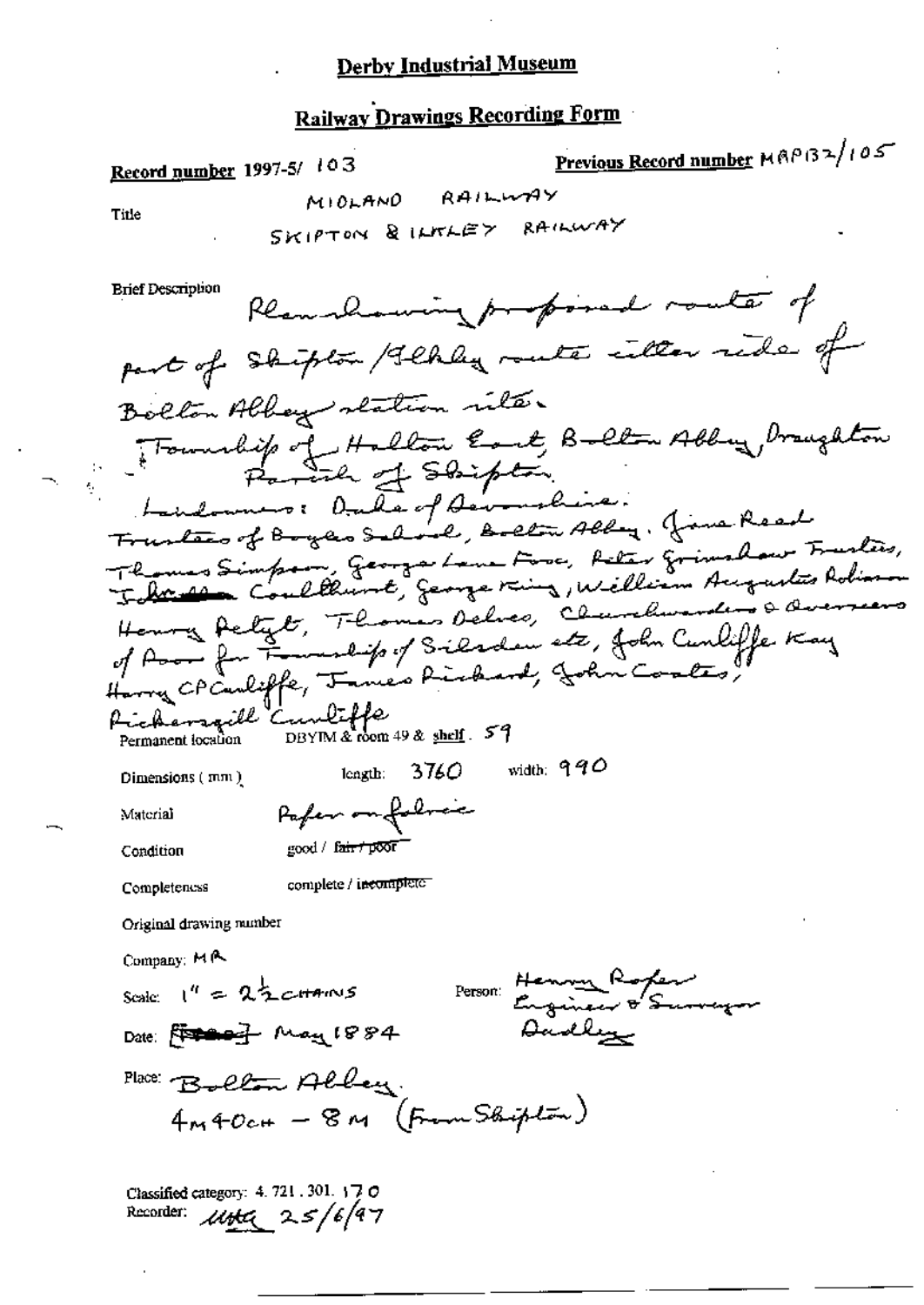#### **Railway Drawings Recording Form**

# Record number 1997-5/54-7

Previous Record number MRP132/614-

Title

**Brief Description** 

Horizontal section showing autofill required with gradients profite hatteries 6M and 10M70 cH on Shipton to Ilkleyroute.

width:  $660$ 

Permanent location

DBYIM & room 49 & shelf:  $84-$ 

Dimensions (mm)

length:

Material

Paperon folio

Condition

Completeness

good / fatF/poor

complete / incomplete

Original drawing number

Company: MR

Scale:  $\frac{H_{\text{avg}}}{1 - \frac{1}{2}}$   $\int_{-\infty}^{\infty} 2.55$   $\epsilon_{HAMS}$  Person:

Date:

Place:

 $6m - 10m$  70 cm

Classified category: 4, 721, 301, 2022 (70 Recorder: 11444 10/7/1998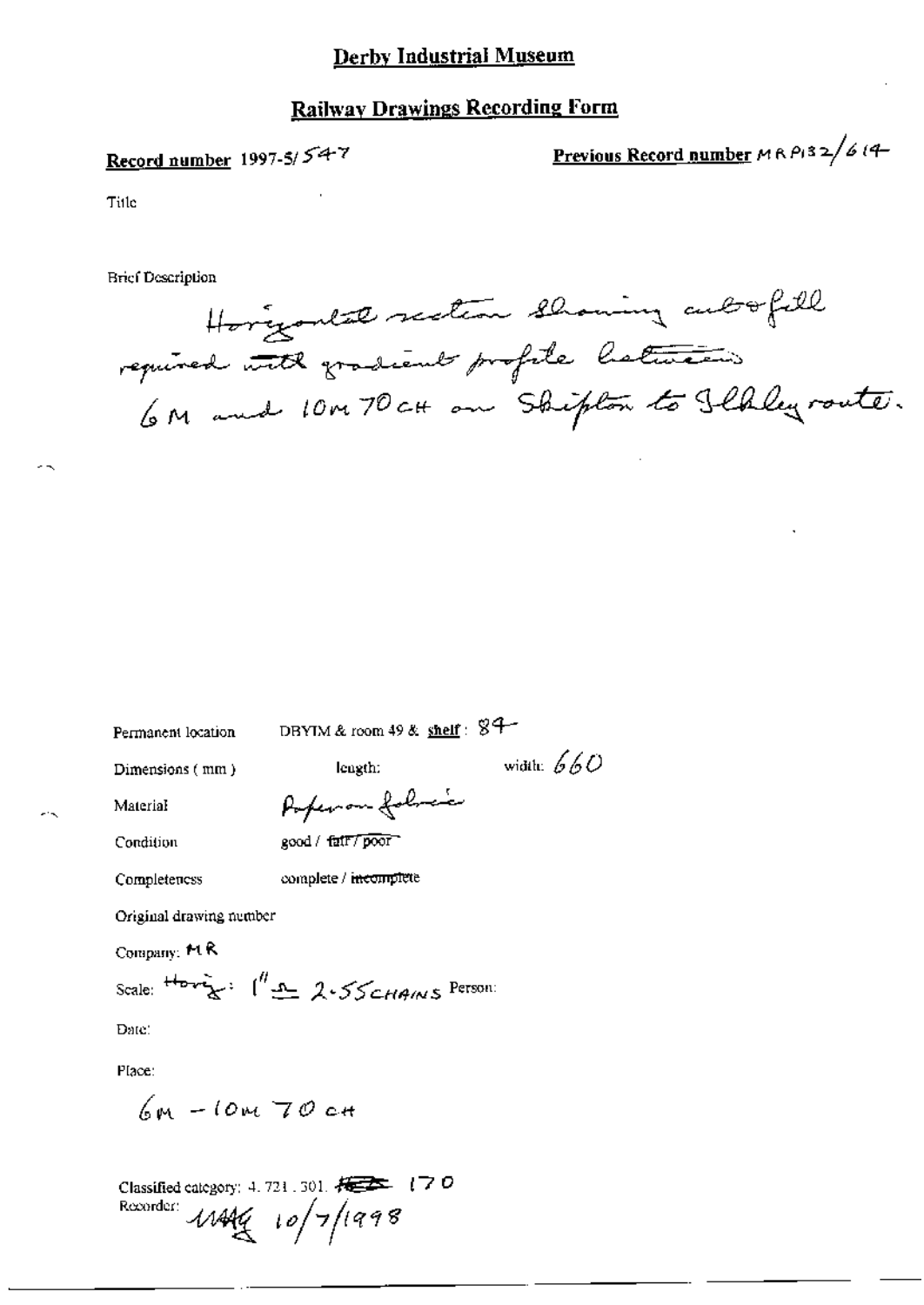### **Railway Drawings Recording Form**

#### Record number 1997-5/37/

Previous Record number HRP132/415

Title

**Brief Description** 

Plan chowing Addingham Station and put of trace for 160 rands north mit boundaries and adjacent hillings and roads.

Permanent location

DBYIM & room 49 & shelf:  $\overline{74}$ 

 $751$ 

Dimensions (mm)

length:  $650$  width:  $520$ 

Material

Paper on fabric good /  $-fair + poef$ 

Condition

Completeness [1] complete / incomplete

Original drawing mumber

Company: MR

Scale:  $1^{h}$  = 40 FeTE  $T$ 

Date:  $\overline{\mathcal{F}}_{\text{max}}$  1891

Person:  $C$   $J$   $O$ 

Place:

Addingham

Classified category: 4, 721, 301,  $452.170$ Recorder:  $\mu_{\ell}$  17/2/98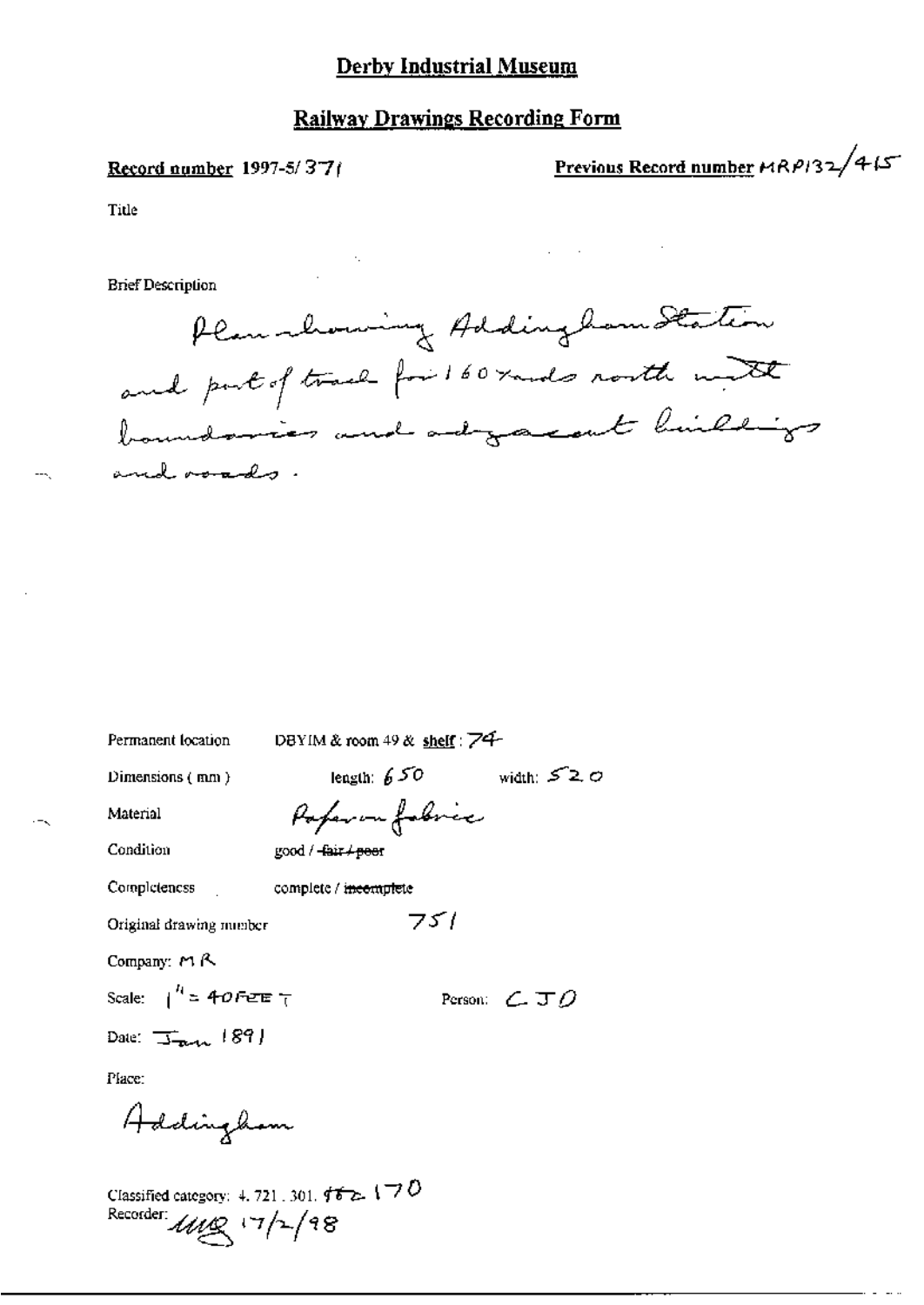### **Railway Drawings Recording Form**

<u>Previous Record number</u>  $ARP-3$ 2 /722 Record number 1997-5/642 MIDLAND RAILWAY Title SKIPTON & ILKLEY AAILWAY Plan of profound route through Addingtion **Brief Description** showing proposed MR houndaries, roads, buildings, Parish of Addington. Parish of Theblug. watercourses, land festuves. Addingtion - Lund Gill Fam Hollings Hall Farm. Landowners: John William.<br>Jos Goldsborough.<br>Alfred Brook. Margaret Oultweiter John Cambiffe Kay.<br>Richard Smith. Nathan Richard Frederick Alsonandre Greenenouse. James Houng Smith george Willaber Rev Willow Thompson. Joly Robinson rillfred Rhodes Sherrow Wille Simpron. John Coulthant DBYIM & room 49 & shelf:  $90$ Permanent location width: 665 Harry Cumliffe length:  $2.470$ Dimensions (mm) Pickerspill Canliffe Paper on folmée Material Eliza Cambiffe Outhwaits Condition good / fair / poor William Douglas Completeness complete / incomplete-Harry Greenwood  $337$ William Middleton Original drawing number Company  $M \sim$ Victoria Land Company Scale:  $1^{\prime\prime} = 2^{\frac{1}{2}}$  c+Ain 5 Person: This Thompson Curliffe-Lister Date:

Place.

Addingham  $8m - 10m$  70cm

Classified category: 4, 721, 301,  $\sqrt[4]{6}$   $\pi$   $\sqrt[4]{10}$ Recorder:

 $4445, 30/10/1998$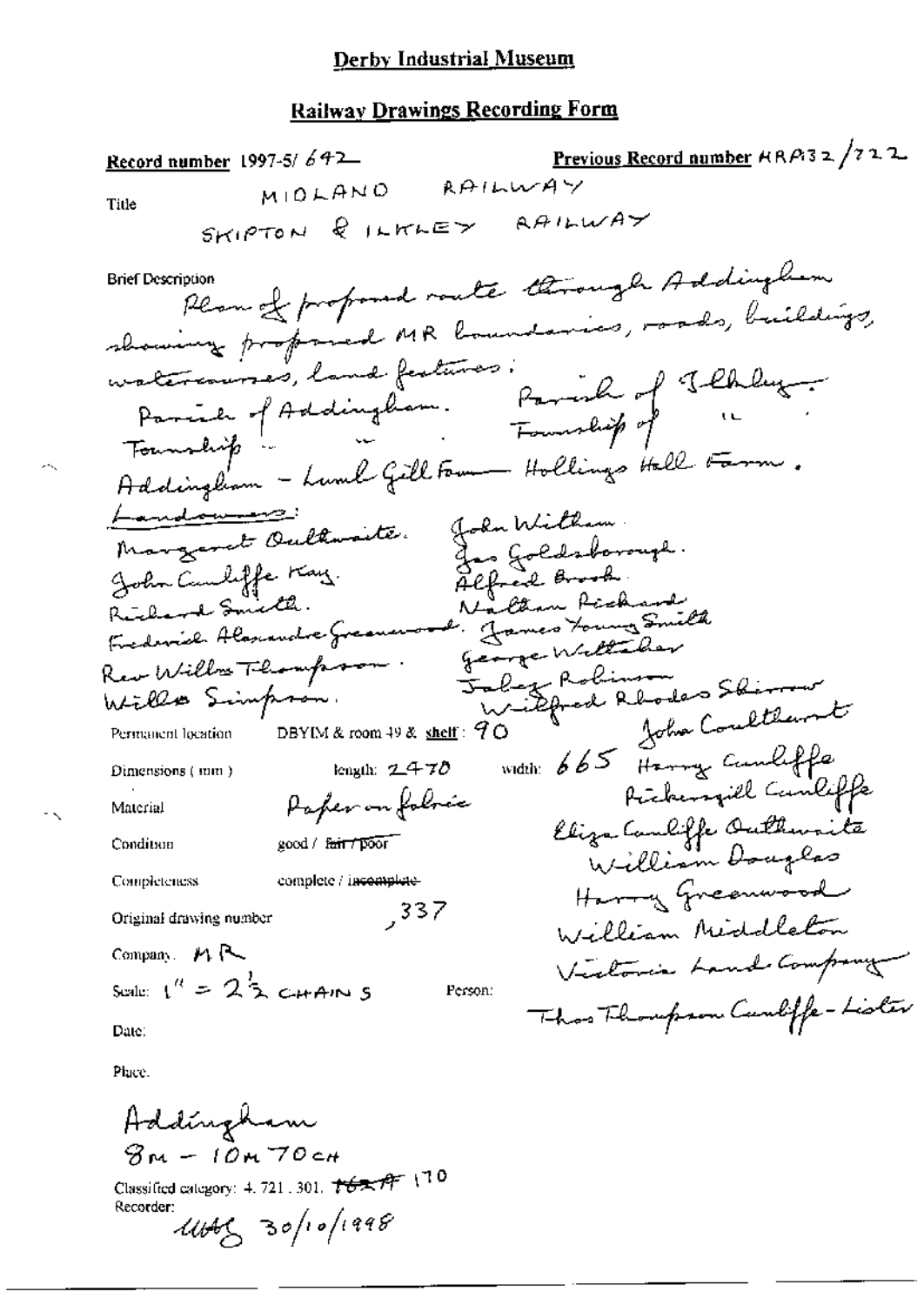#### avings Decording Form  $\mathbf{r}$ ÷

| <u>Kailway Drawings Kecutumg Polini</u>                             |                                   |  |
|---------------------------------------------------------------------|-----------------------------------|--|
| Record number 1997-5/792                                            | Previous Record number MRP132/880 |  |
| M.R.<br>Title                                                       |                                   |  |
| SKIPTON AND ILKLEY LINE                                             |                                   |  |
| <b>Brief Description</b>                                            |                                   |  |
| Contract rection of route from                                      |                                   |  |
| IOM S9 CHAINS                                                       | to IM 67 cH Junction with         |  |
| othey of flaley southailung.<br>Shows profored route with culturys, |                                   |  |
|                                                                     |                                   |  |
| viadent & embanhments. Ilhley Station inter,                        |                                   |  |
|                                                                     |                                   |  |
| roads worked.                                                       |                                   |  |
|                                                                     |                                   |  |
|                                                                     |                                   |  |
|                                                                     |                                   |  |
| DBYIM & room $49$ & shelf: $99$<br>Permanent location               |                                   |  |
| length: $2585$ width: $660$<br>Dimensions (mm)                      |                                   |  |
| Paperon foloce<br>Material                                          |                                   |  |
| good / but poor<br>Condition                                        |                                   |  |
| complete / incomplete<br>Completeness                               |                                   |  |
| , 308<br>Original drawing number                                    |                                   |  |
| Company: MR                                                         |                                   |  |
| Scale: $VERT = \binom{H}{s}$ of EET<br>Person: $GS$ W               |                                   |  |
| Date: 21 Oct 1884                                                   |                                   |  |
| Place:                                                              |                                   |  |
|                                                                     |                                   |  |

Jekley

Classified category: 4, 721, 301,  $\pm$  70 Recorder: ung 2/7/1999

 $\mathcal{O}(\frac{1}{2} \Delta)$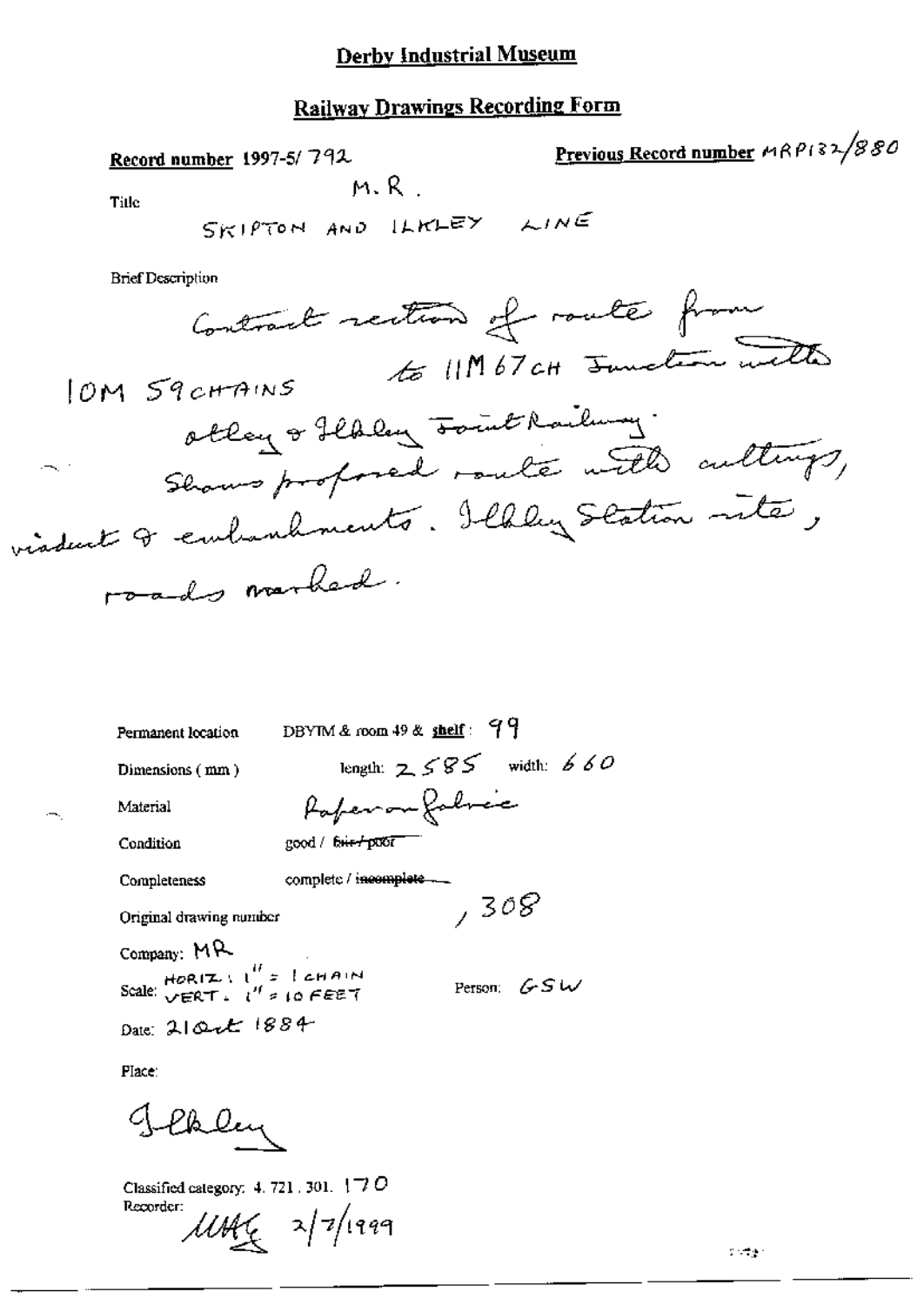#### **Railway Drawings Recording Form**

Previous Record number  $r_1 \wedge r_1$ 32/808 Record number 1997-5/ 7 22 MIDLAND RAILWAY Title SKIPTON & ILKLEY RAILWAY **Brief Description** Plan of Ilbley showing profond raute Westwood of railway from Junction with existency Otay + Flkley tracks to 104 60 cm towards Slighter handowners offerlad Chinlopher Whilehead. Edward Hint Wade. muntées flate Michael Nelson, William Barber.<br>Jenne Bontoft. Rechard Margarison Enemine of Sedlangh Frammar School James Hudson? James Hudson: 5 Frantes of Wa Margarisons Weife Trantacy of Eater Wm Bolling Flores Rolinson. William Million. William Ochron DBYIM & room 49 & shelf:  $94$ William Middleton Permanent location length:  $2855$  width:  $665$ Dimensions (mm) James Cropt geo greatham Paperon foloce Material James Rendes Condition good / fair / poor Jalm Brown complete / incomplete \*\*\* Completeness Orwald Lister  $310$ Original drawing number John Richaring Company:  $MR$ Adam Brown Scale:  $\mathfrak{t}^H = \{\mathcal{L}HAM\}$ Person: Victoria Land Co & 1884-Jos Smith Date: Alfred Lee Place: Edmund Lee Blen NM & Walton

John Rayner

Henry James Cooke

 $\ell$ , T,  $\varphi$ ,  $\rightarrow$ 

Classified category: 4, 721, 301, 170 Recorder:  $\mu$ 104 16/4/1999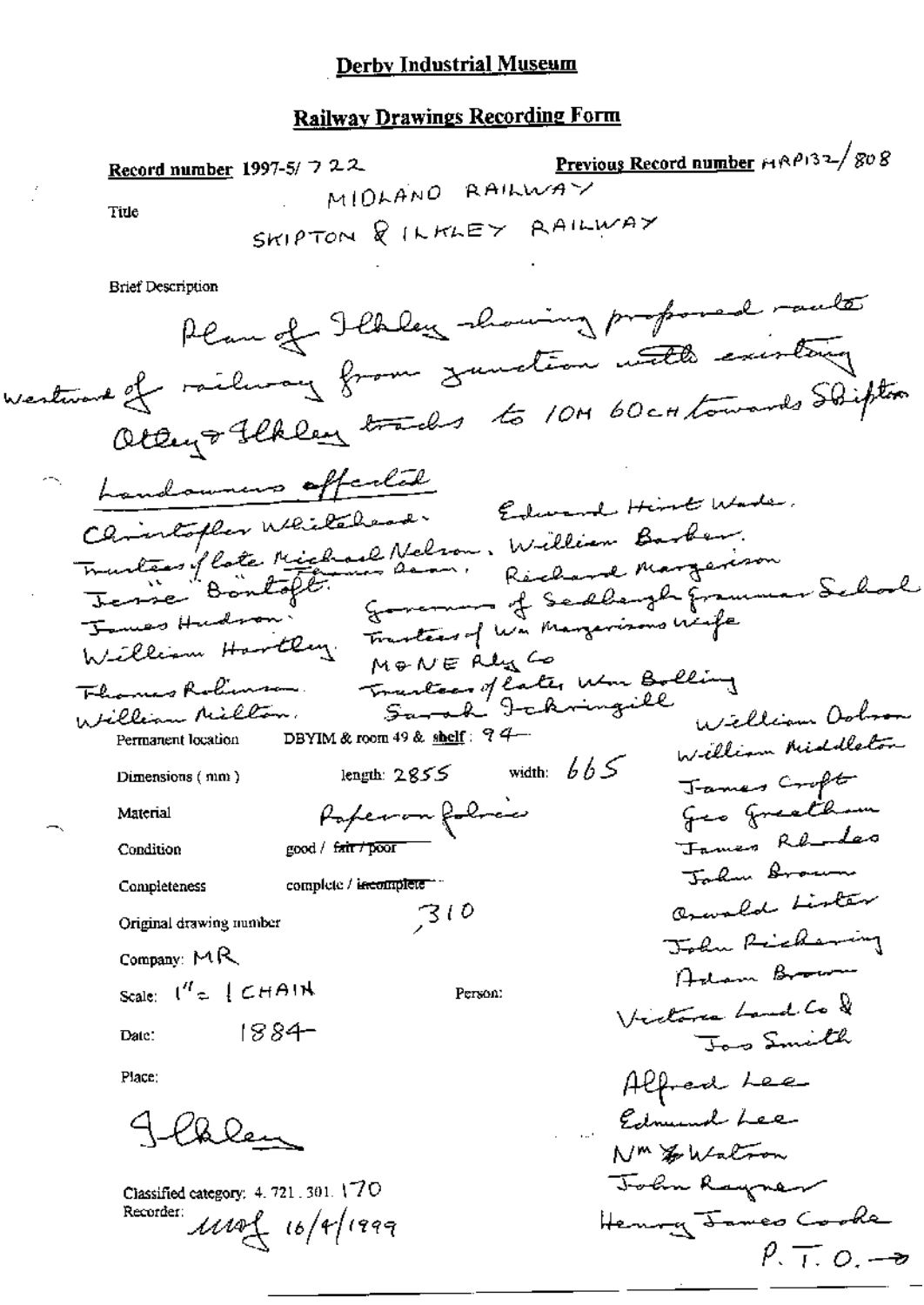# **Railway Drawings Recording Form**

Previous Record number HRP132/405 Record number 1997-5/36  $M, R$ Title SKIPTON AND ILKLEY LINE. ILKLEY UIAOUCT **Brief Description** Plan -lowing logout of 25 aveliers over Backbane, YewBankboad, Bolton Bridge Road, Regent Road, Curliffe

| Permanent location BBYIM & room 49 & shelf : $\overline{Z}$ +                                       |                                |  |  |
|-----------------------------------------------------------------------------------------------------|--------------------------------|--|--|
| Dimensions ( mm )                                                                                   | length: $1560$<br>width: $315$ |  |  |
| Material                                                                                            | Tracing poper on following     |  |  |
| $g(x)$ $\mu$ $\mu$ $\mu$<br>Condition                                                               |                                |  |  |
| complete / in <del>complet</del> e<br>Completeness                                                  |                                |  |  |
| Original drawing nember                                                                             | ,674                           |  |  |
| Company: 14 R                                                                                       |                                |  |  |
| Scale: 1 <sup>11</sup> =20Fe75 T                                                                    | Person: $C, S, W$              |  |  |
| Date: 26 Trily 1888                                                                                 |                                |  |  |
| Place:                                                                                              |                                |  |  |
| Jehley                                                                                              |                                |  |  |
| Classified category: 4, 721, 301, FEED 170<br>Recorder: $\mathcal{L}\mathcal{U}\mathcal{H}$ (3/2/98 |                                |  |  |